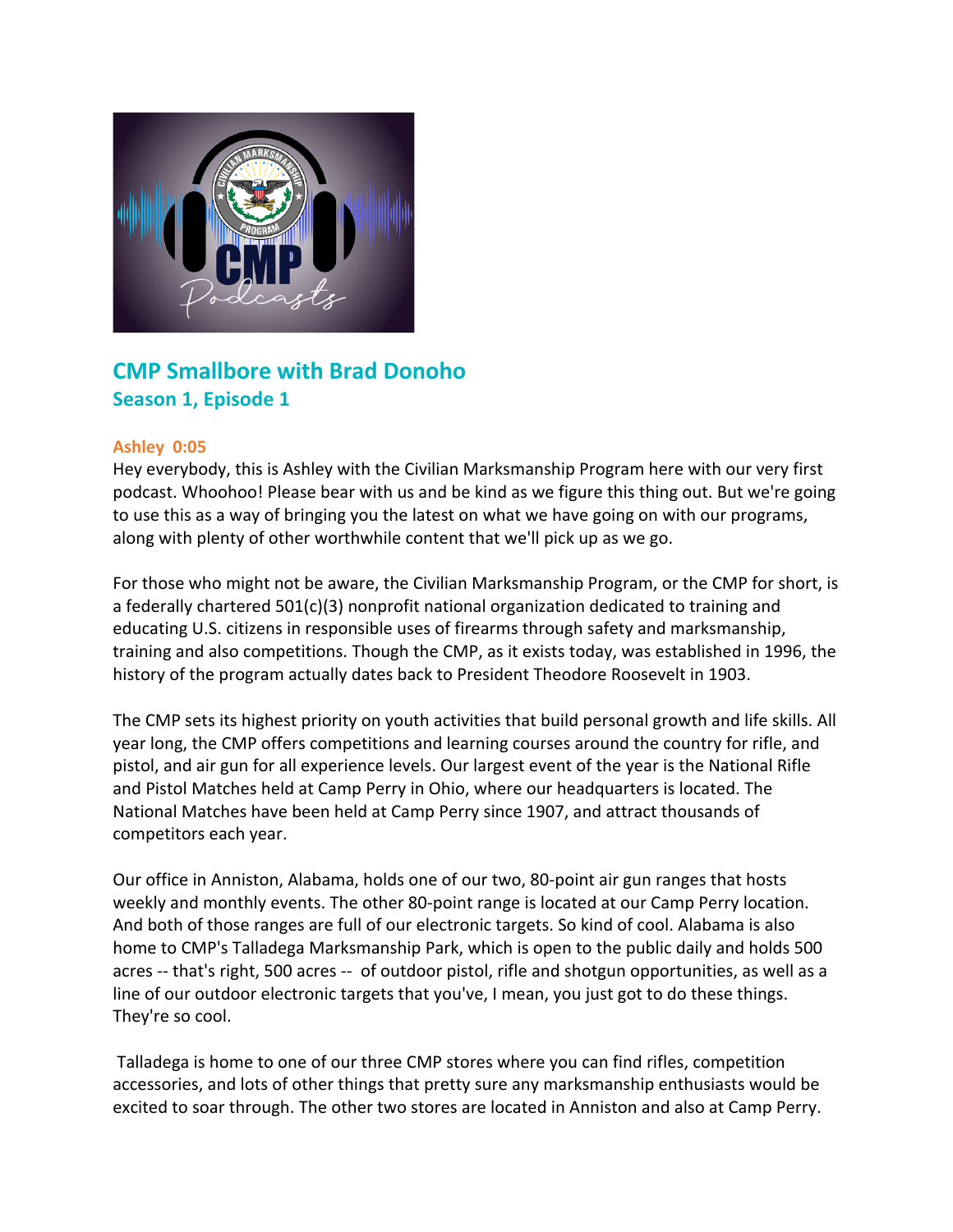We have so much going on, I could sit here forever and explain everything we have. So if you want to learn for yourself, or see for yourself, what we have, go ahead and take a visit to our website at www.thecmp.org to learn about all of the many, many programs we have to offer right now.

For those who don't know me, I'm the writer for the CMP, so you may have seen my byline on a good amount of our stories for the last, gosh, almost eight years now. And some of you may know me from walking the firing lines with a camera in my hand at many of our indoor and outdoor events around the country. It's been a wild ride. And I've been grateful for every minute of it, and also thankful for every incredible person I've been able to meet. And my hope with this podcast is that it will give all of you, as listeners, a little more of a personal relationship with us.

So, in this first podcast, I talked to Brad Donoho, who is now our smallbore program manager. I had this conversation with Brad back in 2020. Everyone remembers that year, right?

Despite this odd year where we haven't been able to have many competitions as we would have liked, we've been very busy within our offices coming up with new ways of bringing our programs to you. And our growing smallbore program is certainly a part of that. Some of you in our air rifle world may know Brad as the guy on the microphone. And in the last few years, he's also called some of our highpower matches at our Travel Games events and even at the National Matches. So I'm sure you'll recognize his voice once you hear it.

Even though you may have heard him or even seen him at our events around the country, Brad is actually based out of our North office at Camp Perry in Ohio. And he knows what he's talking about when it comes to smallbore. As a former collegiate athlete from the University of Kentucky, and even going way back, I won't say how far back Brad, he was a CMP Summer Camp counselor while he was in college. So he's been CMP for a long time. In this podcast, he tells us a little more about the influences that went into CMP's revitalization of smallbore at the National Matches. And he also talks about the new opportunities available for our small bore competitors, including a distinguished badge program and even match sanctioning, which is just new 2020.

Oh, one more thing. We should mention that the smaller program has recently added a postal event for 2021, which runs from January to April, where individuals fire upon special targets issued by the CMP. And then those targets are submitted back to the CMP staff for scoring. That smallbore postal event includes three position and prone matches from 50 feet. And it's just a fun way for adults and juniors to compete against others from around the nation, but from the comfort of their own home ranges.

If you want to learn more, or if you want to register, registration is open until March 23rd, 2021. You can find that on our website under the complete drop down on the homepage, and then look for the CMP smallbore postal program link.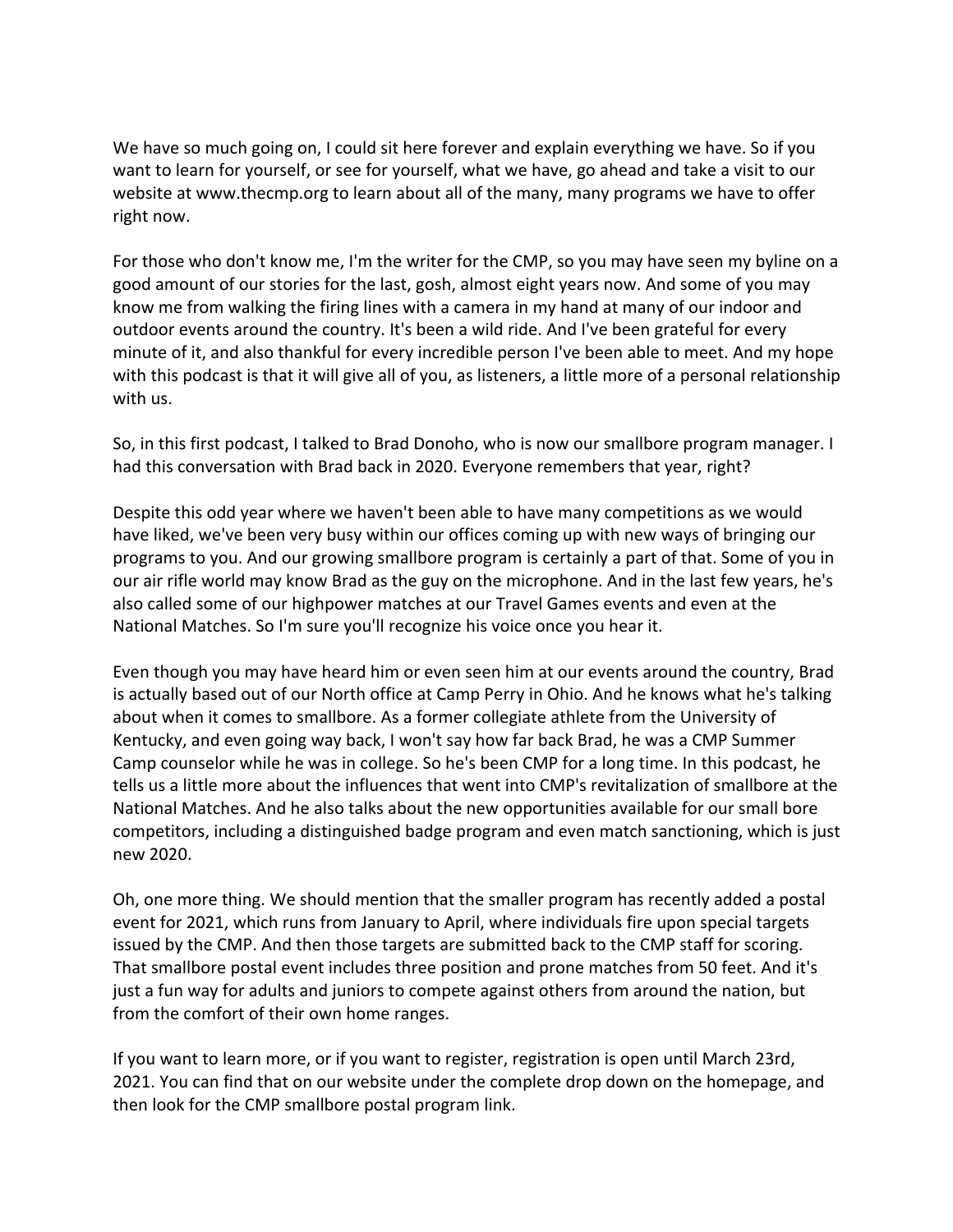I apologize ahead of time for a few tiny blips of, of bad audio connection in this podcast. But I assure you, this is all good info ahead. So stick with us. I may also need apologize too for my Northwest Ohio accent but, I mean, I just can't help it. So I'm sorry. So without any further ado, here we go. Here's my conversation with Brad and a look into our CMP snowboard program.

**Brad Donoho 6:19**  Hey, how's it going?

**Ashley 6:20**  Alright, how are you?

# **Brad Donoho 6:22**

Doing well, sitting here in the office getting a little bit of work done.

## **Ashley 6:26**

Awesome. How's the weather up in Northwest Ohio?

## **Brad Donoho 6:31**

Well, we had that week of really warm weather, but it's starting to feel seasonal again. So we're getting a little chilly up here.

**Ashley 6:38**  And the wind off the lake bothering it all yet?

#### **Brad Donoho 6:42**

No, not yet. But give it a few weeks.

**Ashley 6:45**  Alright. So Brad, tell us a little bit about what you do at CMP.

# **Brad Donoho 6:52**

Yeah, sure. It's kind of evolved a little bit over time. But my current position at CMP. I'm the smallbore manager. And, but, I also have a few other responsibilities. But as a smallbore manager, my job now is to operate a bunch of or create a bunch of small bore matches and see about revitalizing a once popular sport.

#### **Ashley 7:15**

And you used to shoot smallbore yourself, is that right?

## **Brad Donoho 7:19**

Yeah, I've got a little bit of history in the sport. I used to shoot smallbore when I was a, when I was a kid. That's how I got my start in shooting. And then I eventually went on to compete for a JROTC in Louisville, Kentucky. And after that I was recruited by, er, I attended the University of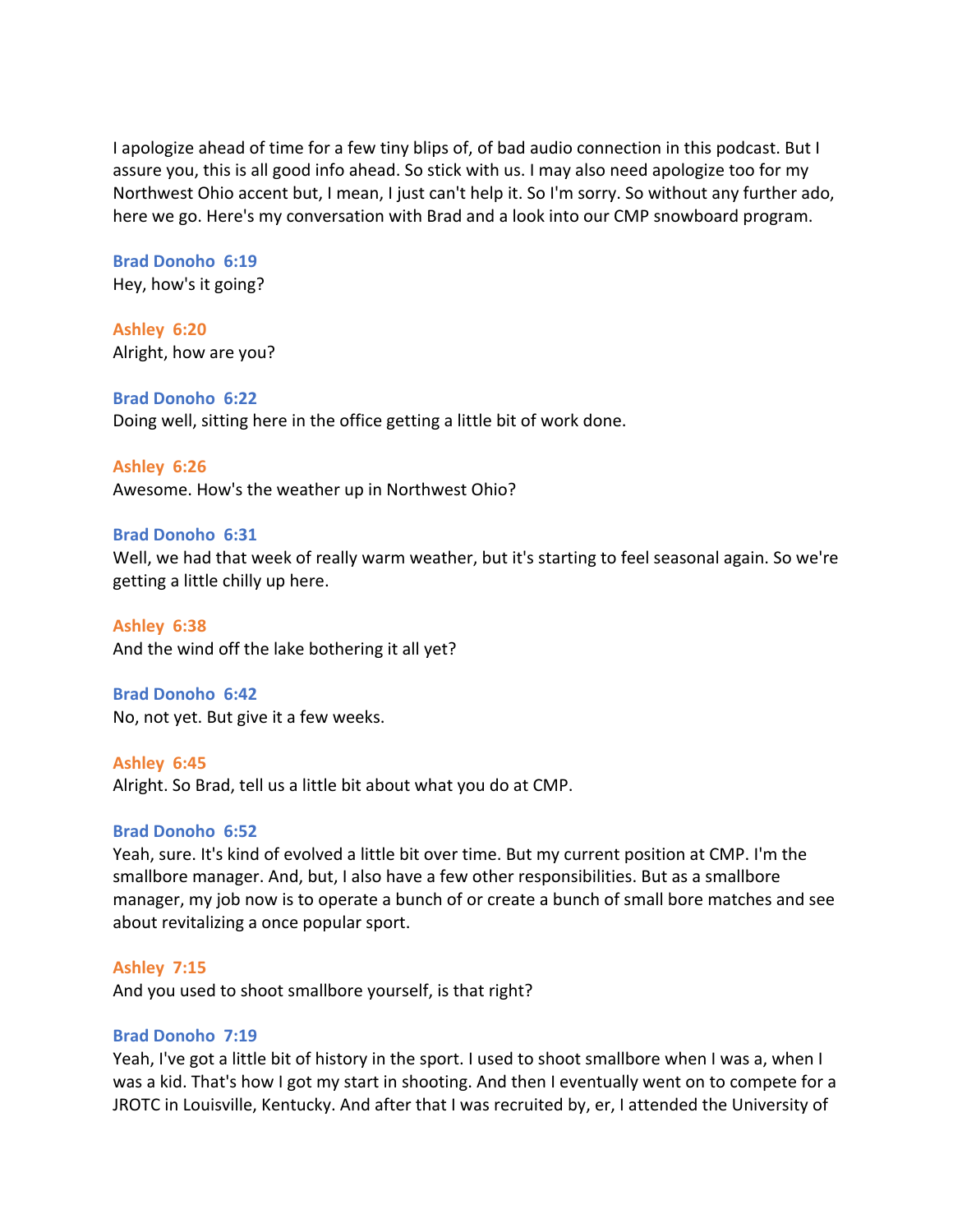Kentucky, where I was, I competed there for 4 years. And we shot both air rifle and smallbore. And it was after that that I was hired on by CMP. So I've been, I've been a CMP since 2007.

#### **Ashley 8:01**

Wow, that's a long time!

#### **Brad Donoho 8:04**

It's been a long time. Goes by quick.

#### **Ashley 8:08**

Oh, yeah, definitely. So tell me a little bit about this, the smallbore program? How did it begin at CMP? Where did this idea come from that we needed to build our own smallbore program?

## **Brad Donoho 8:19**

The idea of smallbore at Camp Perry, or just smallbore in general, definitely isn't new. The reason CMP is now running a smallbore program is because of the National Smallbore Matches here at Camp Perry leaving in 2014. And with that move, we saw a pretty drastic reduction in the number of smallbore competitors across the country. So, a lot of the competitors reached out to the CMP and asked us to, if we would consider running our own smallbore National Matches. And, took a few years, but in 2018, the CMP tasked us, or tasked me, with conducting a smallbore National Championship, here at Camp Perry once again. And, pretty tall task. That's the origin of the program. And ever since then, you know, 2018 was our first year. We ran another National Matches Championship, National Match Smallbore Championship in 2019. We had big plans for 2020, and of course we all know the pandemic shut everything down. So that kind of put a damper on things, but, I don't know. Time will tell. We'll see how it grows once we get things back to normal after the pandemic kind of dies down.

#### **Ashley 9:35**

So obviously a lot of work went into creating these new series of matches. Talk a little bit about the outside entities and individuals you use to influence the development of these programs and matches?

#### **Brad Donoho 9:51**

Sure, yeah. Well, although I do, I do have a little bit of knowledge about Camp Perry, I only shot at it a handful of times. So I kind of leaned heavily on the experience of some of the experts out there, the ones that have been coming here since they were kids. Guys like Mike Carter, and Erin Gestl, and also a phenomenal shooter, herself, Rea Kempley, and many others, members of the Army Marksmanship Unit -- Hank Gray, George Norton, those guys helped me out. But really what I wanted to do was reach out to them and ask them what was important for us to run a smallbore championship, a successful smallbore championship. They provided the guidance. And with the help of many of the people here at CMP, we were able to pull off what was considered a pretty successful championship.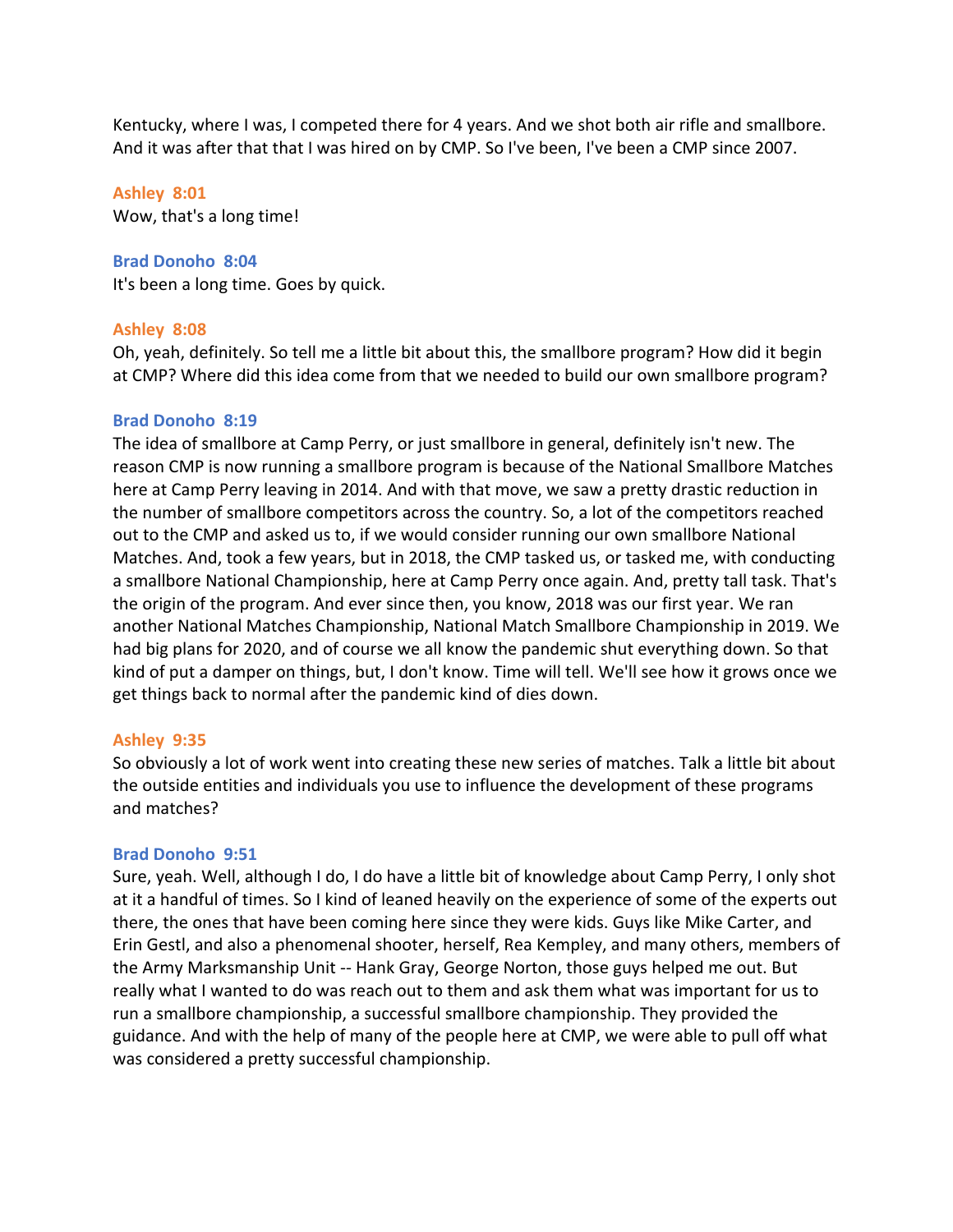# **Ashley 10:41**

So as a smallbore competitor, Brad, what are sort of some of the things that you feel are important to you to put in the program that you know will also be important to other competitors who are looking to do some CMP smallbore matches?

## **Brad Donoho 10:55**

Sure. So here at Camp Perry, it's important to understand that we've got two different groups of shooters. And what I mean by that is we've got the adults that have been coming here since they were children. And then we've also got the large population of junior shooters. So when we're creating smallbore matches, we've got to think of both, both of those groups of people. So as an adult, coming to Camp Perry is one of the greatest accomplishments a shooter can have. So, Camp Perry has got a lot of history and traditions, so it's important for me, as a manager, to recognize that history and to create something that those competitors are going to recognize and appreciate.

But at the same time, I've got a population of junior shooters. And these junior shooters are growing up in an era where technology is advancing faster than you can blink your eyes. So we've got to find a way to appease those junior shooters who are used to high-tech methods of scoring and newer concepts that you might find in the Olympic Games that is not typically traditional to Camp Perry or any of the National Matches of the past. So balancing those two things are the most important for me. But I would say tradition is a big one.

# **Ashley 12:22**

Yeah, definitely. So what sort of successes have you seen with the program? I know you talked about it a little bit, but of these things that you're trying to implement into the program, do you feel like they've come across fairly well, so far?

# **Brad Donoho 12:40**

Sure. Our first year at the National Matches, you know, we had 70, 70 or so three-position shooters, and roughly about the same in prone, and we knew it was going to be a slow build. But, for our first matches, we thought it couldn't have gone any better. And we saw the match grow the following year, which is always a good indication that you're doing things the right way. And 2020 was already setting up to be a banner year for us, because an important thing we need to think about is, to get juniors into our competitions, they need to have as many shooting opportunities as possible. So what we did was, our three-position air rifle championship, we've scheduled it directly, before immediately before, the smallbore championship, so they can go from one match to the next without having to make multiple trips. And parents don't have to take as much vacation. So, I think in terms of scheduling, that was a huge success. And we received a lot of positive feedback because of it. Unfortunately, the situation with COVID shut all that down. But scheduling has been great.

The matches that we're running, we're running some traditional matches that everyone's used to, so the adults are very happy with our schedule and match format. But then we're also adding things that the juniors are used to like, finals. You know, finals have never been shot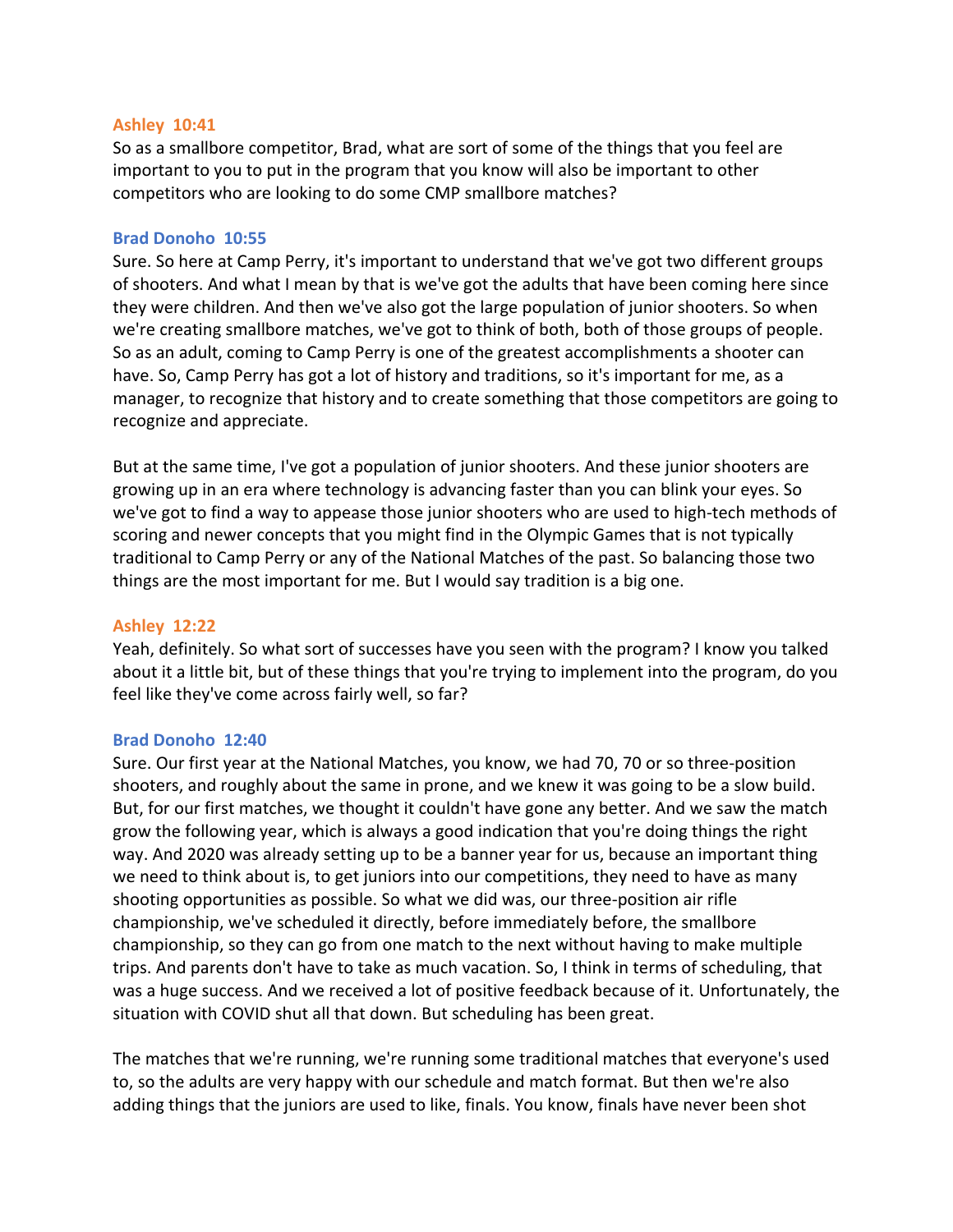here at Camp Perry, but juniors are used to finals. So they want to they want to shoot those. It's more opportunities for them to compete and give college coaches a chance to look at them. So I think we've done a fairly decent job of balancing tradition with modern smallbore shooters.

# **Ashley 14:30**

Yeah. And some people might not be aware of this, but you're also trying to bring in, some of the new things you're trying to bring in are the way that you even score smallbore. You're trying to enhance that. Maybe talk a little bit about the, the app that you all use for scoring.

# **Brad Donoho 14:46**

Yeah, absolutely. Well, first, the biggest hurdle for running matches at Camp Perry is scoring. When you have the potential for hundreds of competitors shooting on paper targets, you pretty much have to have an army to score all of those targets and get results out quickly. And that's just something that we weren't exactly set up to do. So we reached out to Shooter's Technology, the creators of the Orion Scoring System, and were in discussion with them. And thankfully, they were able to create a scoring app that was able to score all of our targets. And that was very revolutionary for the outdoor smallbore game. And if you'd like I can tell you a little bit about how it's done.

# **Ashley 15:46**

Yeah!

# **Brad Donoho 15:47**

So the targets, they each have a shape on them so that a camera phone can recognize the target and adjust for any sort of calibration issues that you might have from taking a picture, standing six feet away. So the way it works is our range officers, they each have an iPod, we have a wireless network on the range, after the competitors shoot the targets, we send our range officers downrange first. Each range officer can handle about 10 firing points. And they will go down with a pre-loaded roster and a scoring app. And all they do is take one picture at a time. They take a single picture, move to the next target, take another picture. And each target has a QR code that the app or the software recognizes. And it knows which shooter it belongs to. So the range officer takes the picture, and it immediately sends that target wirelessly to our stat office. So we have about four to six scorekeepers at any given time. And as soon as the pictures are taken by the range officers, they immediately start scoring them.

And in theory, and we've seen it happen before the competitors return from downrange in retrieving their targets, their scores are already posted online. And that's just something the national matches or any form of shooting, besides, short of electronic targets, has ever seen. You just you don't get results that quickly. It just completely changed the way we scored. And the, the added benefit that you get from scoring that way is it's all very consistent. There's no opinions on whether or not it's in or out. It's, it's computerized. So you've got a paper target, you've got an electronic score, and the scores are online immediately. And they can, the competitors, can look on their phone and decide whether or not they believe it was scored correctly.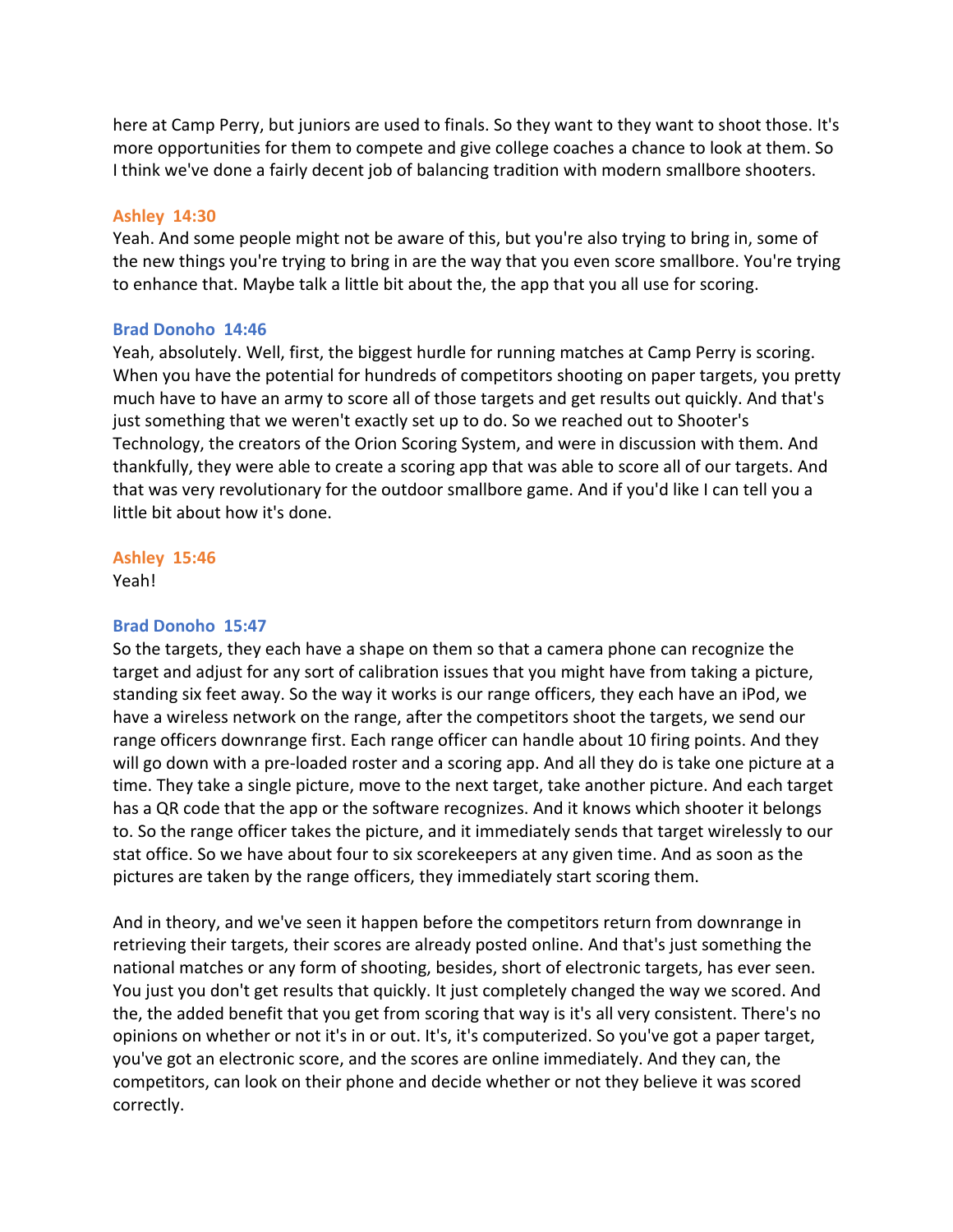And one of the hurdles that the National Matches had before was, if you disagreed with the score, you would have to wait in line and go challenge it with the with the scorekeepers. And, and they would determine whether or not it was scored correctly. And it was it was all a matter of opinion. Now, something that we're very proud of doing is we want everything to be as transparent as possible. And we want the shooter to walk away extremely confident that their shot was scored correctly. So we're, we're encouraging shooters to come in and question everything. If they have something that they believe was scored incorrectly, I tell them, you know what, go grab your target, I'll bring you into the computer. I want you to look at it, and I will give you a magnifying glass for your own target, and you make the call. You tell me if you think that our computer system scored it correctly. And I will tell you 99% of the time, they look and they make their own decision for themselves. And they walk away, when you had when you have that level of transparency, you have nothing but satisfied competitors. And that's what we've seen in the two years that we've run it.

# **Ashley 19:12**

Wow, that's amazing.

## **Brad Donoho 19:14**

Yeah, we're very satisfied with it, so, and excited with the future of the app too. There's a lot of opportunities that they have, and we have, that we can capitalize on to make it even more of a more user-friendly experience for the shooter.

#### **Ashley 19:30**

Yeah. What's great about that is competitors can stay even more focused on the firing line - just do their thing, get the match completed more quickly, so they can go home confident that their posted scores are as accurate as possible, thanks to the software.

#### **Brad Donoho 19:47**

Absolutely.

# **Ashley 19:48**

Another great thing that you've brought to the National Matches that I don't think you've really gotten to try out yet because of everything that's happened in 2020 is you've helped together a smallbore SAFS -- a small arms firing school -- that individuals can attend to learn more about the sport.

# **Brad Donoho 20:07**

Yeah, well, we were able to do one SAFS program in 2019. It was, it was a pilot program. When we have, when we conduct the National Pistol and Rifle Championships, the Army Marksmanship Unit, they operate the Small Arms Firing School. And that is for competitors to come in and, er, aspiring competitors, prospective competitors to come in and try out a sport that they may or may not have ever been exposed to. So we were, we were trying to think of ways to do something similar for smallbore. And when we introduced the, or, we moved to the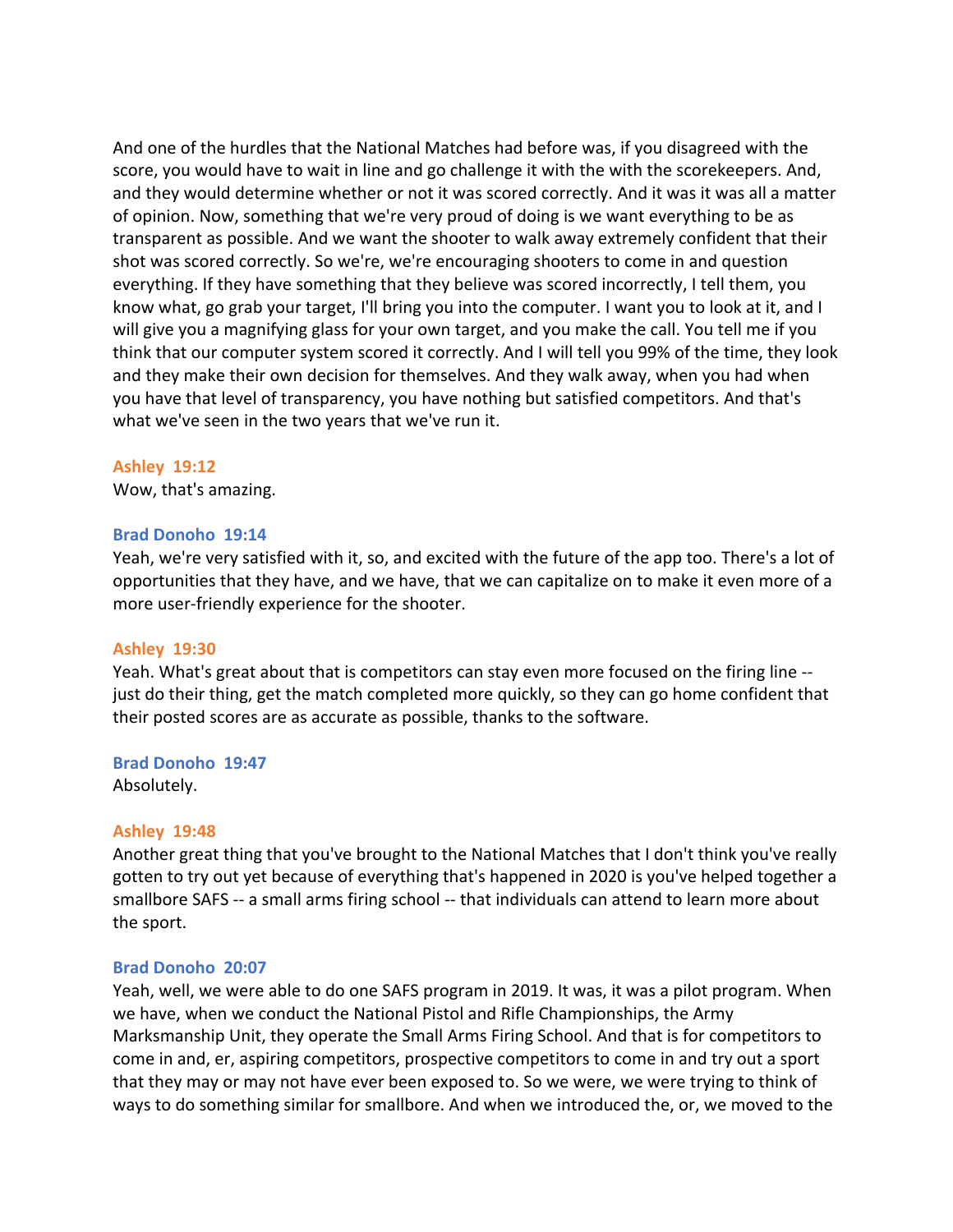Three-Position National Championships, the air rifle championships, we figured there might be some air rifle shooters who have never had a chance to shoot smallbore before. So we reached out to the Army Marksmanship Unit, they agreed that the shooters that had air rifle experience that may want to shoot smallbore, this would be a prime opportunity for them to come in and learn a little bit from some of the best shooters in the world. And in 2019, we did that. We had, it was small class, less than 20 competitors, but in the end, it was a successful event. And we were looking to grow, grow that program a little bit in 2020. But obviously, that got shut down. But we're, we're pretty excited with the future of that program. As AMU has once again committed to running that program for us.

## **Ashley 21:41**

Yeah, I'm sure that's, that's gonna be a great opportunity that competitors will take advantage of once they have that opportunity. Again, whenever that happens.

#### **Brad Donoho 21:49**

We've got, we've got to somehow inject some, some life into this sport, because when the National Matches moved in 2014, we look at that as an entire generation of people that would have come here during their high school years that never knew Camp Perry existed. So we've missed out on a large population of shooters that might have returned. Part of, part of doing this smallbore SAFS program is to inject new life into the sport. And it's a tall task but we're, we're trying to get it done.

#### **Ashley 22:29**

Sounds like you're taking the steps that you need to, to work towards that.

# **Brad Donoho 22:32**

Trying to.

#### **Ashley 22:33**

Along with that, we also have a new Distinguished Badge Program for smallbore to recognize those who have done well in the sport and are going for that kind of goal.

#### **Brad Donoho 22:45**

Sure. Yeah. Part of the, part of the growth process for any sport is, or any of our shooting sports, is, is the Distinguished Badge Program. Pistol has it, we have a rimfire pistol badge now, three-position air rifle Distinguished Badges, Rifle Badges. And it only seemed -- it was obvious that we needed to do something similar for smallbore. Distinguish Badges are not new for the sport, but CMP, at CMP, we thought it was important to do something as well. So yeah, in 2020, we implemented that program. We've had very few matches as a result of the, the pandemic, but that's an opportunity for match directors to sanction their matches through CMP and to get their competitors to start earning excellence and competition points.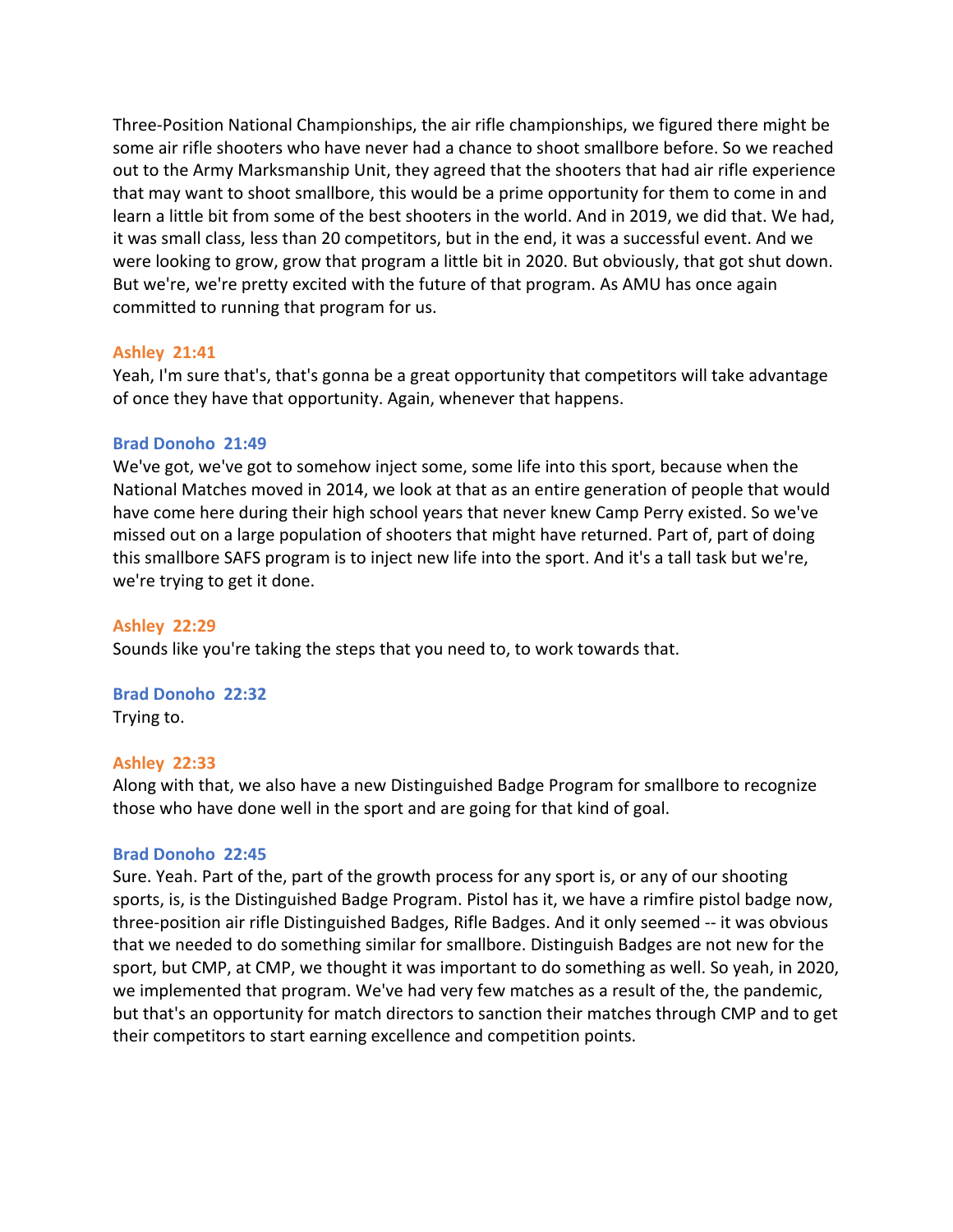# **Ashley 23:36**

So what you're referring to are the sanctioned matches that CMP implemented this year. Haven't had many chances to do that, I don't think, but, now clubs can host their own sanctioned smallbore matches.

## **Brad Donoho 23:50**

Yeah, absolutely.

# **Ashley 23:52**

For competitors to earn their Excellence-In-Competition, EIC, points towards their own Smallbore Distinguished Badge.

# **Brad Donoho 24:01**

Yeah, so we've got an online sanctioning program, now, it's up and running, that, and we're encouraging anyone and everyone to register their matches with, with CMP -- those matches that can be sanctioned through us. The three-position smallbore champion smallbore matches, you can shoot a 3 by 40, 3 by 20. You can shoot that at 50 meters, 50 yards, or 50 feet. So indoor matches can be sanctioned as well. We also have prone matches that you can sanction. You can sanction a 1600. You can do a two day, four day, whatever, whatever the match director would like to do. And on top of those sanction events that you can schedule. We also offer smallbore achievement medals and pins. So if you're going, if you're looking for awards to give out at your championship or your match, you can order medals from us that say CMP smallbore matches. And we're happy to send those out to you.

# **Ashley 25:01**

So what sort of things do you have working for the smallbore program for the future? I know you've done so much already. And it's all heading in the right direction. So what, what are the things are you looking to add?

# **Brad Donoho 25:14**

Right now, with the pandemic, it's got everybody thinking outside the box. And we're trying to - - how do you -- how do you run competitions for people when they can't gather at a specific site. So to do that, you know, postals are not new to the sport, but we're going to be introducing a postal program starting in January. And that postal program will be a 50-foot, 3 by 20 competition, where clubs or individuals can register for the postal. It'll be a small fee, and the CMP will print personalized targets for each competitor, they will shoot those targets once they receive them from the mail, and they can either send those back to us by mail, or if they have the Orion Scoring System, they can score them themselves and submit them electronically.

So that's typically how our postal is run. It's, it's not a new idea to CMP, but adding smallbore to it is. So that's, that's something we've got, we've got going on. We're excited that with the possibility of partnering with Eley to run some smallbore matches, remote, smallbore matches,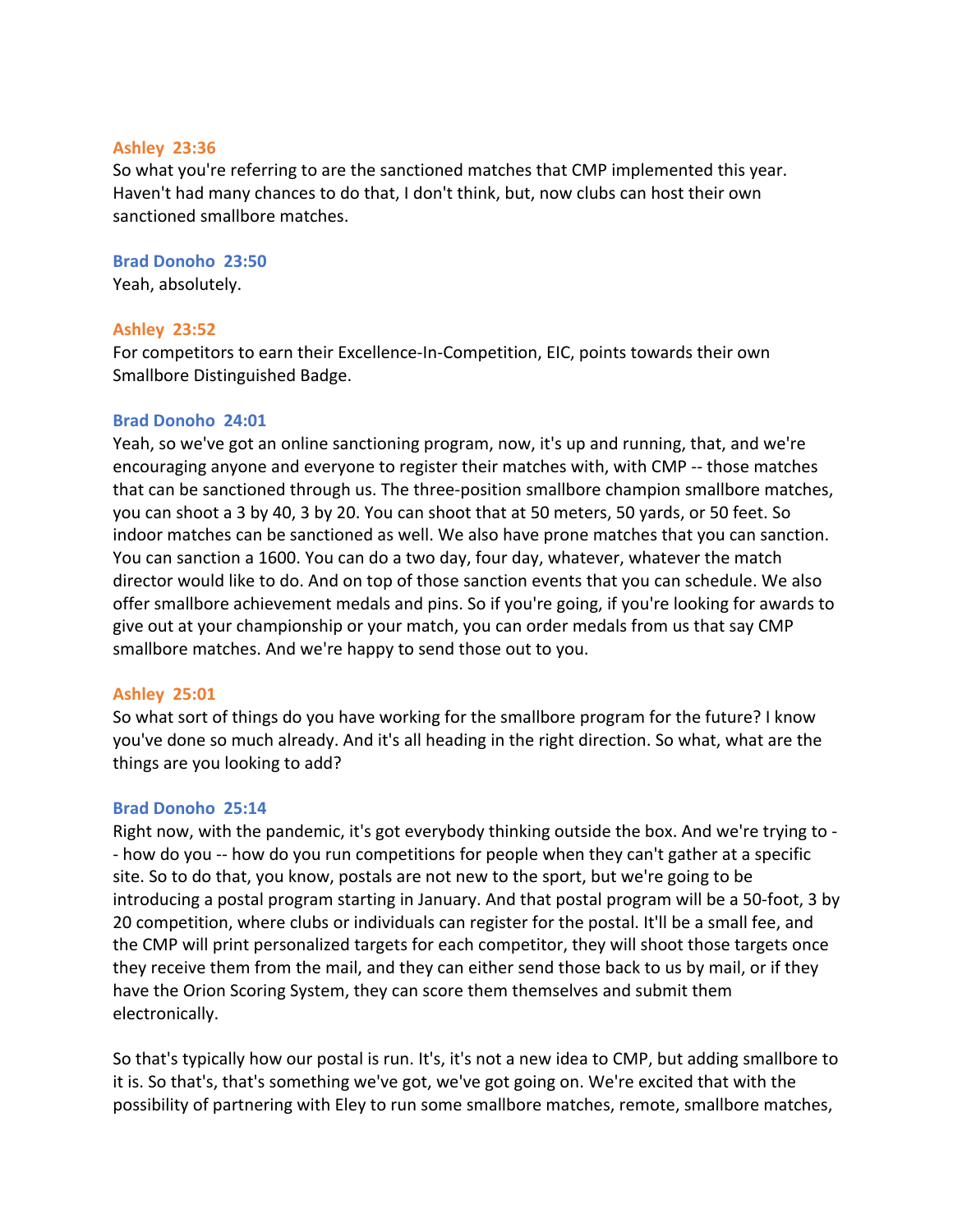we're running a Winter Home Range Appreciation Series -- that was, that decision was just made recently. And very similar to the one we ran in the summer, we're allowing matches to be sanctioned at 50 foot. And once again, we're hoping to have some, some sponsors for it so we can give out some good prizes to the winners and also raffle some things off as well.

So those are those are two of the things we have coming. You know, once, once things get back to normal, we've got some bigger plans. We want to go, we want to take our matches on the road. And we've, we're in discussion with the Hollywood Rifle and Pistol club there in Hollywood, Florida. And we're looking to run a regional championship there. I'd like to run something out west. So, if you're listening and, and you've got a good venue for a smallbore match, contact us. We're interested. So, we want to, we want to go on the road and run some - - take the matches to the smallbore community.

#### **Ashley 26:58**

Wow. Well, I mean, it goes without saying that this has been a crazy year that no one expected.

**Brad Donoho 27:45**  We're all making this up as we go.

**Ashley 27:48** 

Oh yeah.

#### **Brad Donoho 27:45**

It's kind of, it's difficult to run a sport, when, when nobody can get together and compete. But, you know, we're trying to think outside the box. So -- and also, we're, hey, we're looking for suggestions. If, if you've got ideas that, you know, we can, we can do -- reach out to us.

#### **Ashley 28:06**

Alright, and if anyone wants to reach out to you, Brad, what, what's your contact information?

#### **Brad Donoho 28:10**

Sure, they can email me at smallbore@thecmp.org or call my office at 419-635-2141. My extension is 730.

#### **Ashley 28:24**

Alright. Well, is there anything else you want everyone to know about your smallbore program?

#### **Brad Donoho 28:29**

No, thanks for having me. It was good.

#### **Ashley 28:31**

Yeah. I really appreciate your talking with us. And, I mean, be sure to let us know if anything else new comes up.